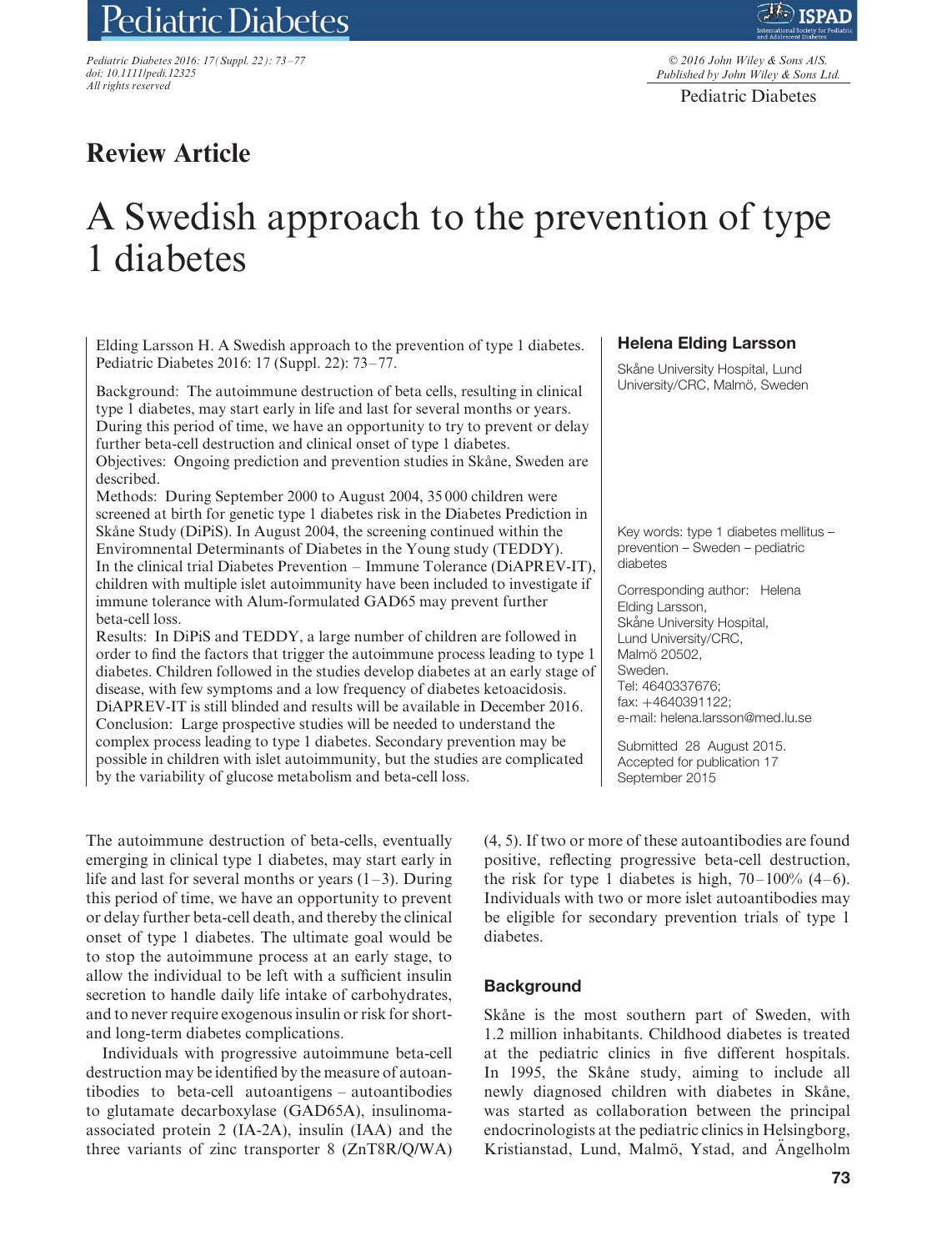

*Fig. 1*. Timeline of previous and on-going studies in Skåne. The Skåne study in newly diagnosed children with diabetes (start 1995) was succeeded by the national Better Diagnosis Study. In the Diabetes Prediction in Skåne (DiPiS) study, we were screening newborn children for risk genes during 4yr (2000–2004) and follow a risk cohort up to 15 yr of age. The Environmental Determinant of Diabetes in the Young (TEDDY) screened newborn children between September 2004 and February 2010 and follow risk children to 15 yr of age. The Diabetes Prevention-Immune Tolerance (DiAPREV-IT) and DiAPREV-IT 2 are two secondary prevention studies on autoantibody-positive children. Both are still blinded.

(Fig. 1). Samples were taken, before insulin was given, and analyzed not only for islet autoantibodies but also for endomycieautoantibodies (EMA), and autoantibodies against thyroid peroxidase (TPOA) and thyroglobulin (TGA). During follow-up, annual samples for autoimmunity were taken on the participants included in the study. In 2005, the Skåne study emerged into the Better Diabetes Diagnosis study (BDD). BDD is a national study including all pediatric clinics in Sweden, also including human leukocyte antigen (HLA) typing and islet autoantibody analyses of all newly diagnosed patients (Fig. 1). Both those studies have been important for the understanding of autoimmunity and genes for the diagnosis of pediatric diabetes (7, 8), relations between specific autoantibodies and genes  $(9, 10)$ , discovery of new autoantigens  $(11-13)$ , prevalence and genetic predisposition for other autoimmune diseases (14, 15). However, in order to understand the process from development of islet autoimmunity to type 1 diabetes and find factors triggering islet autoimmunity, we needed to follow children before the diagnosis of diabetes. Therefore, a prospective study of children with high-risk HLA-genotypes was initiated, the Diabetes Prediction in Skåne (DiPiS) study (Fig. 1).

# **Diabetes Prediction in Skåne DiPiS**

In September 2000, we started to collect cord blood samples of newborns at the five hospitals in Skåne. The samples were analyzed for HLA genotypes and for cord blood islet autoimmunity. During 4 yr we collected 35 000 cord blood samples, i.e. samples from 73% of the 48 000 children born during the period of time. At 2 months of age, parents answered a questionnaire on heredity, gestational events, birth data, and events during the first 2 months of the child's life. A total of 25 000 parents answered those questionnaires. Children with HLA-risk for type 1 diabetes are followed from 2 yr of age annually with questionnaires and blood samples analyzed for autoantibodies (GADA, IA-2A, IAA, and ZnT8R/Q/WA). If the child develops more than one islet autoantibody, they are followed more intensive every third month, including sampling for islet autoantibodies, glycated hemoglobin (HbA1c), and plasma-glucose. Annual oral glucose tolerance test (OGTT) is performed. Currently more than 2000 children are followed in DiPiS (16–18).

# **The Environmental Determinants of Diabetes in the Young TEDDY**

In September 2004, the screening of newborns in Skåne for type 1 diabetes risk continued within The Environmental Determinants of Diabetes in the Yong (TEDDY) study. This multicenter-study, financed by NIH and NIDDK and composed of six centers, three in Europe (Finland, Germany, and Sweden) and three in United States (Colorado, Florida/Georgia, and Washington), follows more than 6000 children with high-risk for type 1 diabetes up to 15 yr of age (19, 20). The aim is to define the triggers of autoimmunity and progression to type 1 diabetes. In total, 421 000 newborn children were screened at birth for risk genotypes for type 1 diabetes and a selected cohort with increased genetic risk is followed (20). TEDDY children are followed from 3 months of age with questionnaires, blood and plasma samples, stool samples, urine samples, and saliva for analysis of factors that may trigger islet autoimmunity and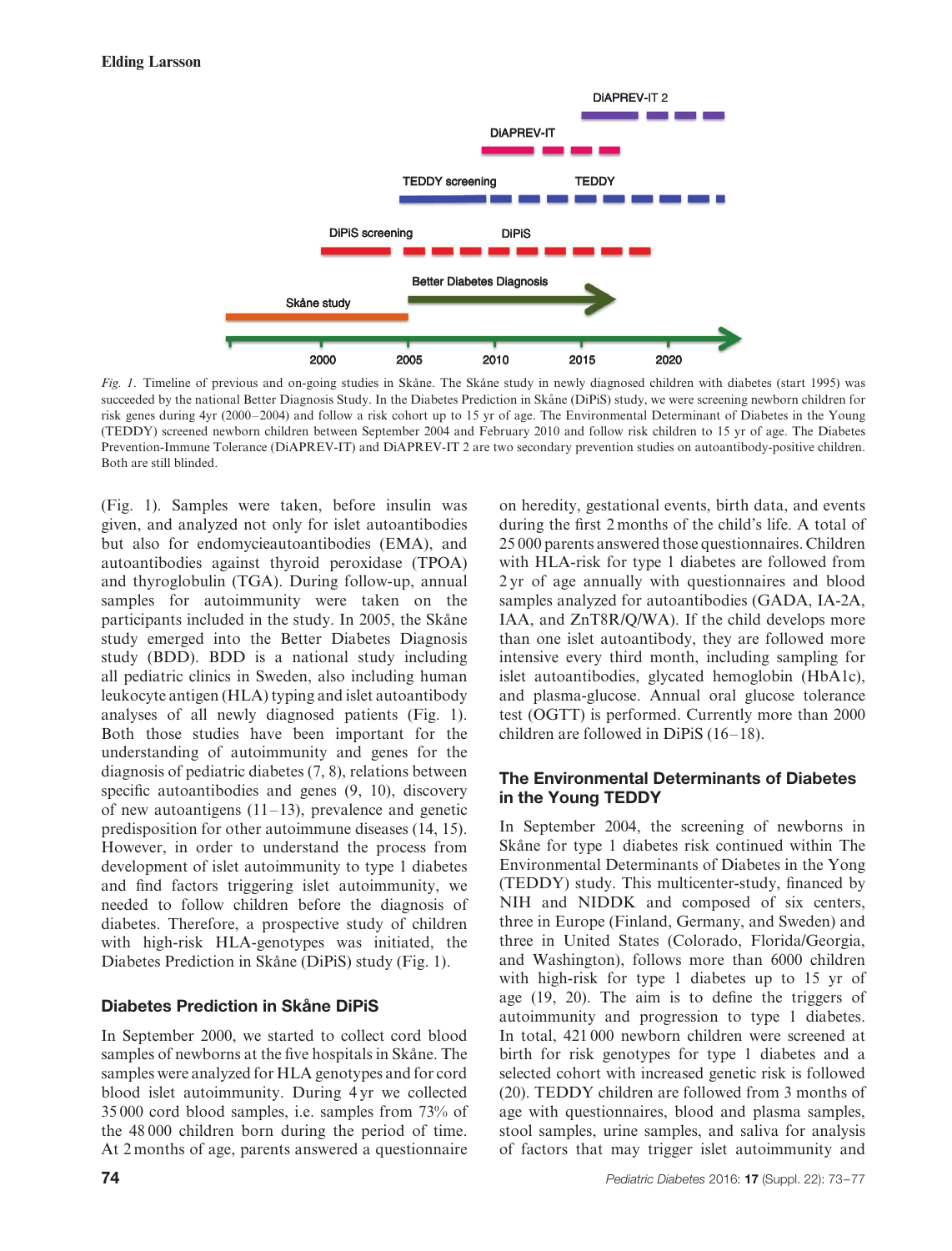progression to type 1 diabetes. TEDDY children who develop islet autoimmunity are additionally followed with HbA1c, plasma-glucose and OGTT, and are diagnosed at an early stage of disease, often without symptoms, through the TEDDY clinics (21, 22).

# **The Diabetes Prevention – Immune Tolerance (DiAPREV-IT) studies**

While following a large number of children with multiple islet autoantibodies and a high-risk for type 1 diabetes in the predictive studies, we could not offer any prevention for the disease. In 2008, we got the opportunity to start an investigator initiated clinical trial with Alum-formulated GAD65 in children at risk. The drug had proven safe in both preclinical and clinical studies, and animal studies indicated a possible preventive effect (23). In both a phase II study in LADA patients and in a study of newly diagnosed children with type 1 diabetes, a promising effect on saving remaining beta-cell capacity had been observed (24, 25), although we now know that phase III studies in newly diagnosed did not reach the efficacy goals (26). In February 2009 we had all the needed approvals from regulatory authorities to start the first investigator initiated Diabetes Prevention – Immune Tolerance (DiAPREV-IT) study, the first prevention study where Alum-formulated GAD65 was given to children who had not yet developed diabetes (EudraCT 2008-007484-16, NCT01122446) (Fig. 1). During 2009–2011, 50 children from 4 yr, with GADA and at least one more islet autoantibody were included in this clinical trial. Two doses of 20 μg Alumformulated GAD65 was given to half of the children  $(n=25)$  while half of the children  $(n=25)$  received placebo. The children were at baseline staged with both intravenous glucose tolerance tests (IvGTT) and OGTT and are after treatment followed according to a strict protocol during 5 yr with alternating OGTT's and IvGTT's. In addition cellular analyses are performed on fresh cells and Peripheral Blood Membrane Cells (PBMC's) frozen for future analyses.

The study will be unblinded and results analyzed in December 2016 when all children have been followed for complete 5 yr after treatment.

The study was designed as phase II study, with only 50 participants, and with safety as the primary endpoint and development of diabetes as the secondary endpoint. Indeed, safety has up to date not been an issue. However, the small number of participants may be a problem when analyzing efficacy. As eligibility for inclusion was based only upon autoantibodies, we ended up with two groups of children – one with impaired glucose metabolism and one with normal glucose metabolism at baseline screening. The children with impaired glucose metabolism, especially with low

#### **A Swedish approach to the prevention of type 1 diabetes**

first phase insulin release measured in IvGTT and elevated 30, 60, and 90 min glucose values at OGTT, had a higher rate of progression to type 1 diabetes than the ones with normal glucose metabolism (27). We also found that children with high IA-2A was at higher risk of progression to diabetes (27).

After discussions during 2014, we concluded that we wanted to expand the trial. However, since the group of children now was older, and since we wanted to adapt the protocol, the solution was to include children in a new study, as similar to the current DiAPREV-IT so that results could be merged to a meta-analysis. In May 2015, the first children were included in DiAPREV-IT 2 (EudraCT 2014-003755- 64, NCT02387164) (Fig. 1). The inclusion criteria remained the same, but randomization is stratified by glucose metabolism at the baseline IvGTT and OGTT. We also introduced a secondary endpoint impaired glucose metabolism for the ones that had normal glucose metabolism at baseline screening. In addition, all children will be treated with vitamin D, 2000 IE daily, through the complete study period as a promotor of the immune tolerance.

#### **Discussion**

Until we have identified the mechanisms that trigger the first appearance of the first islet autoantibody and the subsequent progressive autoimmunity, eventually leading to type 1 diabetes, it will be difficult to design primary prevention studies. During the time between the initiation of the autoimmune process and development of type 1 diabetes, secondary prevention of the disease can be tested. However, several issues may complicate the trials. First, when we include the children they may be on different stages of the disease process – some may be very close to type 1 diabetes onset, whereas some may have years left. Second, we know from studies that follow both first degree relatives or children with high-risk HLA that the autoimmune destruction of the beta-cells may occur at different rates. Third, the beta-cell capacity may be fluctuating during the process and also after development of type 1 diabetes – i.e. it is not a steady slope of beta-cell loss. Fourth, the best markers of beta-cell capacity we have are glucose metabolism, and also this may be fluctuating between the times of measure. For example a child may have a diabetic OGTT on week and one with only impaired glucose metabolism the next week. Fifth, the autoimmune process may start as early as at 6 months of age. Therefore prevention has to start early and at a low age. Sixth, since the autoimmune process may take years, prevention studies tend to be long-term projects.

The majority of children developing type 1 diabetes are not close relatives to type 1 diabetes patients.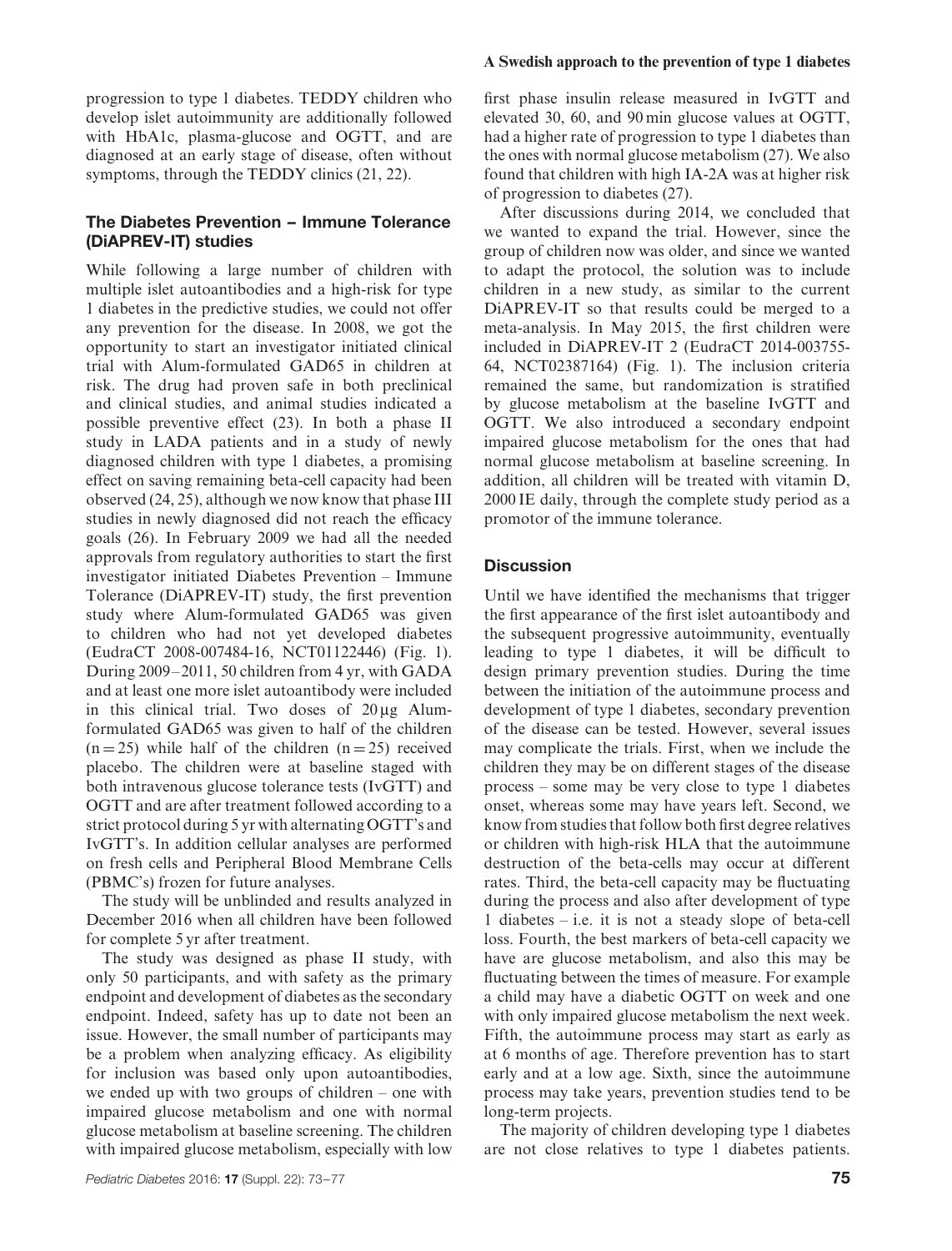#### **Elding Larsson**

Therefore, clinical trials aiming to prevent type 1 diabetes, only including type 1 diabetes relatives, will miss a large number of potential participants. In our prediction studies we screened children already at birth for HLA-mediated risk for type 1 diabetes, and followed the ones with increased risk for development of islet autoimmunity. However, Outside studies, this is both ethically complicated and expensive. One possibility could be to screen children at low age for islet autoimmunity and include those positive in prevention trials. However, since autoantibodies develop at different ages, the screening has to be done several times to pick up all children at risk for type 1 diabetes.

Although no drug tested for secondary prevention of type 1 diabetes up to date has shown effective, there may be possibilities to combine different drugs to enhance the effect. Small studies, short studies with mechanistic endpoints, studies with different combinations of therapies will be important. Moreover, data from the current, on-going trials, may lead us to a better knowledge of the natural history of the autoimmune process and make it possible to find new therapies to test.

In conclusion, secondary prevention may be possible in children with islet autoimmunity but not yet diabetes, but the studies are complicated by the variability of glucose metabolism and beta-cell loss. Although the current ongoing studies may turn out to be ineffective in preventing beta-cell loss, additional knowledge about the pattern of progression to diabetes will be gained that may help us to design more effective secondary prevention studies.

# **Acknowledgements**

DiPiS and DiAPREV-IT are supported in part by the Swedish Research Council (Grant 14064), Swedish Childhood Diabetes Foundation, Swedish Diabetes Association, National Institutes of Health (DK26190), UMAS Fund, the Knut and Alice Wallenberg Foundation, and the Skåne County Council for Research and Development and the Juvenile Diabetes Research Foundation (17-2011-576). TEDDY is funded by DK 63829, 63861, 63821, 63865, 63863, 63836, 63790 and UC4DK095300 and Contract No. HHSN267200700014C from the National Institute of Diabetes and Digestive and Kidney Diseases (NIDDK), National Institute of Allergy and Infectious Diseases (NIAID), National Institute of Child Health and Human Development (NICHD), National Institute of Environmental Health Sciences (NIEHS), Juvenile Diabetes Research Foundation (JDRF), and Centers for Disease Control and Prevention (CDC).

# **References**

1. Kimpimaki T, Kupila A, Hamalainen AM et al. The first signs of beta-cell autoimmunity appear in infancy in genetically susceptible children from the general population: the Finnish Type 1 Diabetes Prediction and Prevention Study. J Clin Endocrinol Metab 2001: 86: 4782–4788.

- 2. Stene LC, Witso E, Torjesen PA et al. Islet autoantibody development during follow-up of highrisk children from the general Norwegian population from three months of age: design and early results from the MIDIA study. J Autoimmun 2007: 29: 44–51.
- 3. Mrena S, Savola K, Kulmala P, Akerblom HK, Knip M, Childhood Diabetes in Finland Study Group. Natural course of preclinical type 1 diabetes in siblings of affected children. Acta Paediatr 2003: 92: 1403–1410.
- 4. Siljander HT, Veijola R, Reunanen A, Virtanen SM, AKERBLOM HK, KNIP M. Prediction of type 1 diabetes among siblings of affected children and in the general population. Diabetologia 2007: 50: 2272–2275.
- 5. LaGasse JM, Brantley MS, Leech NJ et al. Successful prospective prediction of type 1 diabetes in schoolchildren through multiple defined autoantibodies: an 8-year follow-up of the Washington State Diabetes Prediction Study. Diabetes Care 2002: 25: 505–511.
- 6. Ziegler AG, RewersM, Simell O et al. Seroconversion to multiple islet autoantibodies and risk of progression to diabetes in children. JAMA 2013: 309: 2473–2479.
- 7. Andersson C, Kolmodin M, Ivarsson SA et al. Islet cell antibodies (ICA) identify autoimmunity in children with new onset diabetes mellitus negative for other islet cell antibodies. Pediatr Diabetes 2014: 15: 336–344.
- 8. Andersson C, Vaziri-Sani F, Delli A et al. Triple specificity of ZnT8 autoantibodies in relation to HLA and other islet autoantibodies in childhood and adolescent type 1 diabetes. Pediatr Diabetes 2013: 14: 97–105.
- 9. Andersson C, Larsson K, Vaziri-Sani F et al. The three ZNT8 autoantibody variants together improve the diagnostic sensitivity of childhood and adolescent type 1 diabetes. Autoimmunity 2011: 44: 394–405.
- 10. Delli AJ, Vaziri-Sani F, Lindblad B et al. Zinc transporter 8 autoantibodies and their association with SLC30A8 and HLA-DQ genes differ between immigrant and Swedish patients with newly diagnosed type 1 diabetes in the Better Diabetes Diagnosis study. Diabetes 2012: 61: 2556–2564.
- 11. Skarstrand H, Vaziri-Sani F, Delli AJ et al. Neuropeptide Y is a minor autoantigen in newly diagnosed type 1 diabetes patients. Pediatr Diabetes 2014. doi: 10.1111/pedi.12222.
- 12. Vaziri-Sani F, Delli AJ, Elding-Larsson H et al. A novel triple mix radiobinding assay for the three ZnT8 (ZnT8-RWQ) autoantibody variants in children with newly diagnosed diabetes. J Immunol Methods 2011: 371: 25–37.
- 13. Kanatsuna N, Taneera J, Vaziri-Sani F et al. Autoimmunity against INS-IGF2 protein expressed in human pancreatic islets. J Biol Chem 2013: 288: 29013–29023.
- 14. JONSDOTTIR B, ANDERSSON C, CARLSSON A et al. Thyroid autoimmunity in relation to islet autoantibodies and HLA-DQ genotype in newly diagnosed type 1 diabetes in children and adolescents. Diabetologia 2013: 56: 1735–1742.
- 15. Larsson K, Carlsson A, Cederwall E et al. Annual screening detects celiac disease in children with type 1 diabetes. Pediatr Diabetes 2008: 9: 354–359.
- 16. Lernmark B, Elding-Larsson H, Hansson G, LINDBERG B, LYNCH K, SJOBLAD S. Parent responses